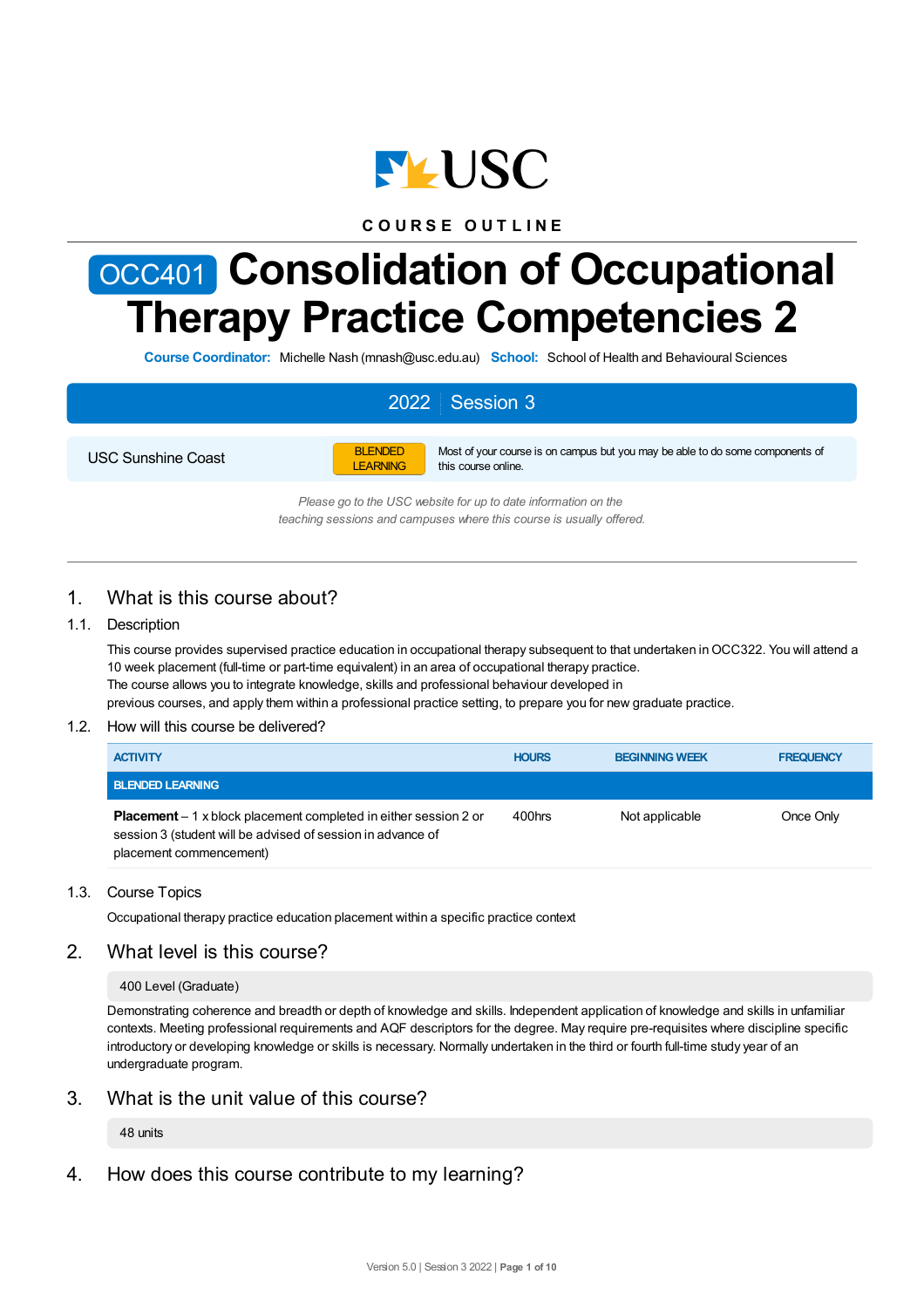| <b>COURSE LEARNING OUTCOMES</b> |
|---------------------------------|
|                                 |
|                                 |

knowledge and behaviours required for practice within a specific context in order to demonstrate practice competencies commensurate with level of study

On successful completion of this course, you should be able to...

1 Select and apply relevant skills,

# **GRADUATEQUALITIES MAPPING**

Completing these tasks successfully will contribute to you becoming...

Knowledgeable Creative and critical thinker Empowered Ethical Engaged Sustainability-focussed

**PROFESSIONAL STANDARD MAPPING**

Occupational Therapy Council of Australia Ltd

#### 1 - Professionalism

1.1 - Complies with the OTBA standards, guidelines and code of conduct 1.2 - Adheres to legislation relevant to practice.

1.3 - Maintains professional boundaries in all client and professional relationships 1.4 - Recognises and manages conflicts of interest in all client and professional relationships

1.5 - Practices in a culturally responsive and culturally safe manner, with particular respect to culturally diverse client groups. 1.6 - Incorporates and responds to historical, political, cultural, societal, environmental and economic factors influencing health, wellbeing and occupations of Aboriginal and Torres Strait Islander Peoples.

1.7 - Collaborates and consults ethically and responsibly for effective client-centred and interprofessional practice.

1.8 - Adhere to all work health and safety, and quality requirements for practice. 1.9 - Identifies and manages the influence

of her/his values and culture on practice.

1.10 - Practices within limits of her/his own level of competence and expertise.

1.11 - Maintains professional competence and adapts to change in practice contexts. 1.12 - Identifies and uses relevant

professional and operational support and supervision.

1.13 - Manages resources, time and workload accountably and effectively.

1.14 - Recognises and manages her/his own physical and mental health for safe, professional practice.

1.15 - Addresses issues of occupational justice in practice.

1.16 - Contributes to education and professional practice development of peers and students.

1.17 - Recognises and manages any inherent power imbalance in relationships with clients.

2 - Knowledge and learning

2.1 - Applies current and evidence informed knowledge of occupational therapy and other appropriate and relevant theory in practice.

2.2 - Applies theory and frameworks of occupation to professional practice and decision-making.

2.3 - Identifies and applies best available evidence in professional practice and decision-making.

2.4 - Understands and responds to Aboriginal and Torres Strait Islander health philosophies, leadership, research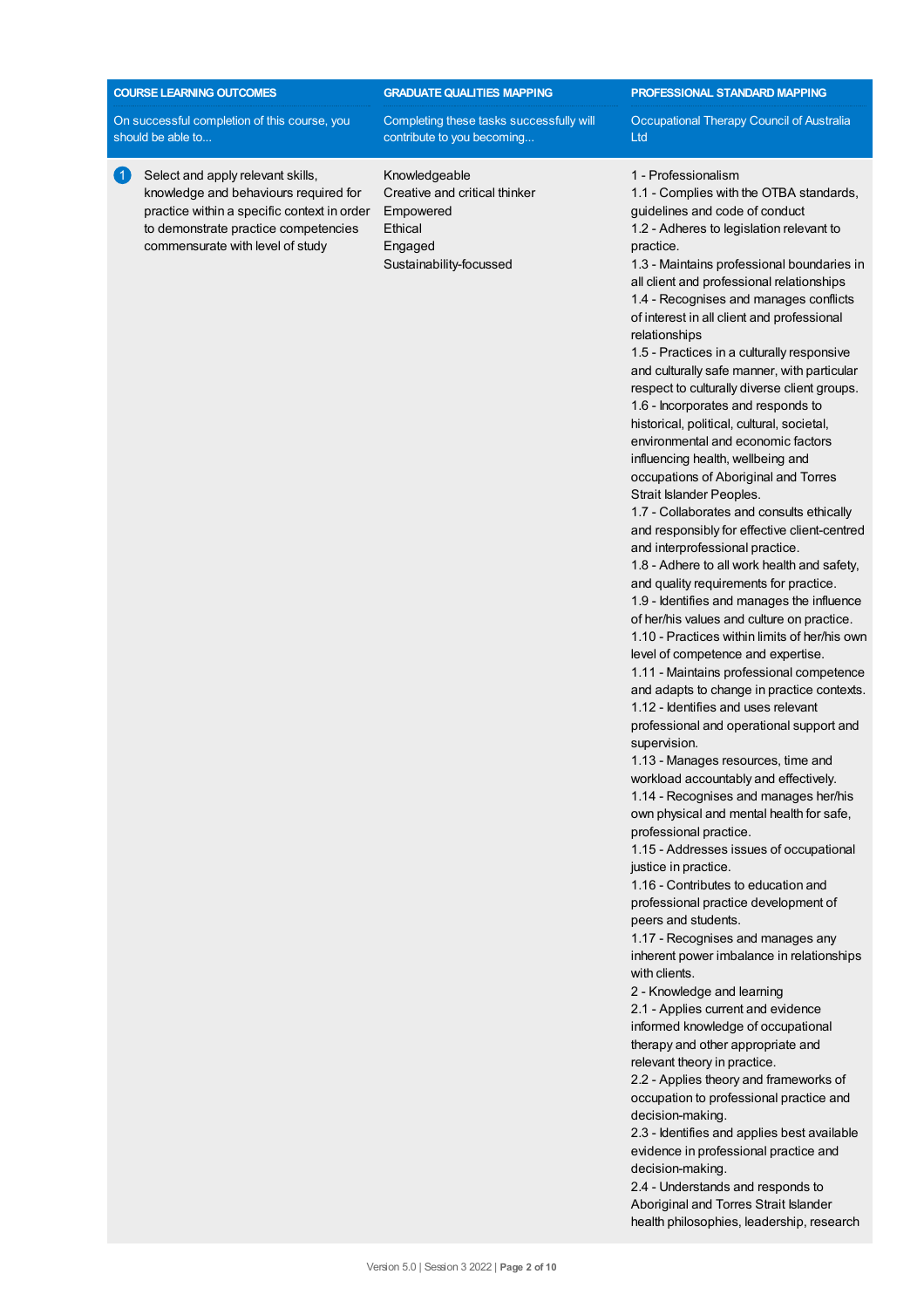#### **COURSE LEARNING OUTCOMES**

On successful completion of this course, you should be able to...

**GRADUATEQUALITIES MAPPING**

Completing these tasks successfully will contribute to you becoming...

## and practices. **PROFESSIONAL STANDARD MAPPING** 5 - Maintains current knowled OccupationabTherapy Council of Australiane **ptactice setting.**

2.6 - Maintains and improves currency of knowledge, skills and new evidence for practice by adhering to the requirements for continuing professional development. 2.7 - Implements a specific learning and development plan when moving to a new area of practice or returning to practice. 2.8 - Reflects on practice to inform current and future reasoning and decision-making and the integration of theory and evidence into practice.

2.9 - Maintains knowledge of relevant resources and technologies.

2.10 - Maintains digital literacy for practice.

3 - Occupational therapy process and practice

3.1 - Addresses occupational performance and participation of clients, identifying the enablers and barriers to engagement.

3.2 - Performs appropriate information gathering and assessment while identifying a client's status and functioning,

strengths, occupational performance and goals.

3.3 - Collaborates with the client and relevant others to determine the priorities and occupational therapy goals.

3.4 - Develops a plan with the client and relevant others to meet identified occupational therapy goals.

3.5 - Selects and implements culturally responsive and safe practice strategies to suit occupational therapy goals and environment of the client.

3.6 - Seeks to understand and incorporate Aboriginal and Torres Strait Islander Peoples' experiences of health, wellbeing and occupations encompassing cultural connections.

3.7 - Reflects on practice to inform and communicate professional reasoning and decision-making.

3.8 - Identifies and uses practice guidelines and protocols suitable to the practice setting or work environment. 3.9 - Implements an effective and accountable process for delegation, referral and handover.

3.10 - Reviews, evaluates and modifies plans, goals and interventions with the client and relevant others to enhance or achieve client outcomes.

3.11 - Evaluates client and service outcomes to inform future practice. 3.12 - Uses effective collaborative, multidisciplinary and interprofessional approaches for decision-making and planning.

3.13 - Uses appropriate assistive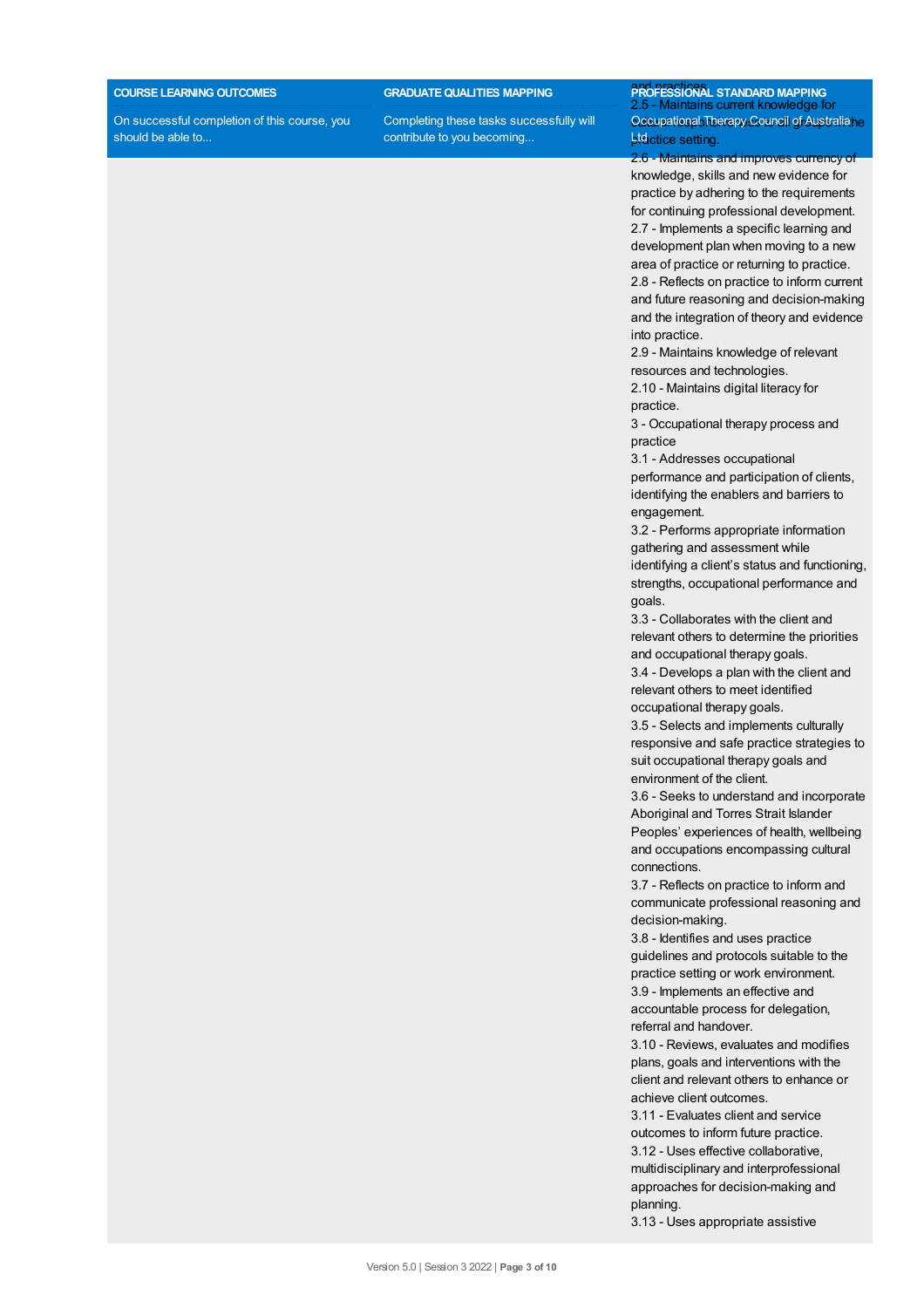#### **COURSE LEARNING OUTCOMES**

On successful completion of this course, you should be able to...

**GRADUATEQUALITIES MAPPING**

Completing these tasks successfully will contribute to you becoming...

#### **PROFESSIONAL STANDARD MAPPING** nental modifications to achieve client Occupational Therapy Council of Australia Btd 4 - Contributes to quality improvement and service development.

4 - Communication

4.1 - Communicates openly, respectfully and effectively.

4.2 - Adapts written, verbal and non-verbal communication appropriate to the client and practice context.

4.3 - Works ethically with Aboriginal and Torres Strait Islander communities and organisations to understand and incorporate relevant cultural protocols and communication strategies, with the aim to support self-governance in communities. 4.4 - Uses culturally responsive, safe and relevant communication tools and strategies.

4.5 - Complies with legal and procedural requirements for the responsible and accurate documentation, sharing and storage of professional information and records of practice.

4.6 - Maintains contemporaneous, accurate and complete records of practice.

4.7 - Obtains informed consent for practice and information-sharing from the client or legal guardian.

4.8 - Maintains professional collaborative relationships with clients, health

professionals and relevant others. 4.9 - Uses effective communication skills to initiate and end relationships with clients and relevant others.

4.10 - Seeks and responds to feedback, modifying communication and/or practice accordingly.

4.11 - Identifies and articulates the rationale for practice to clients and relevant others.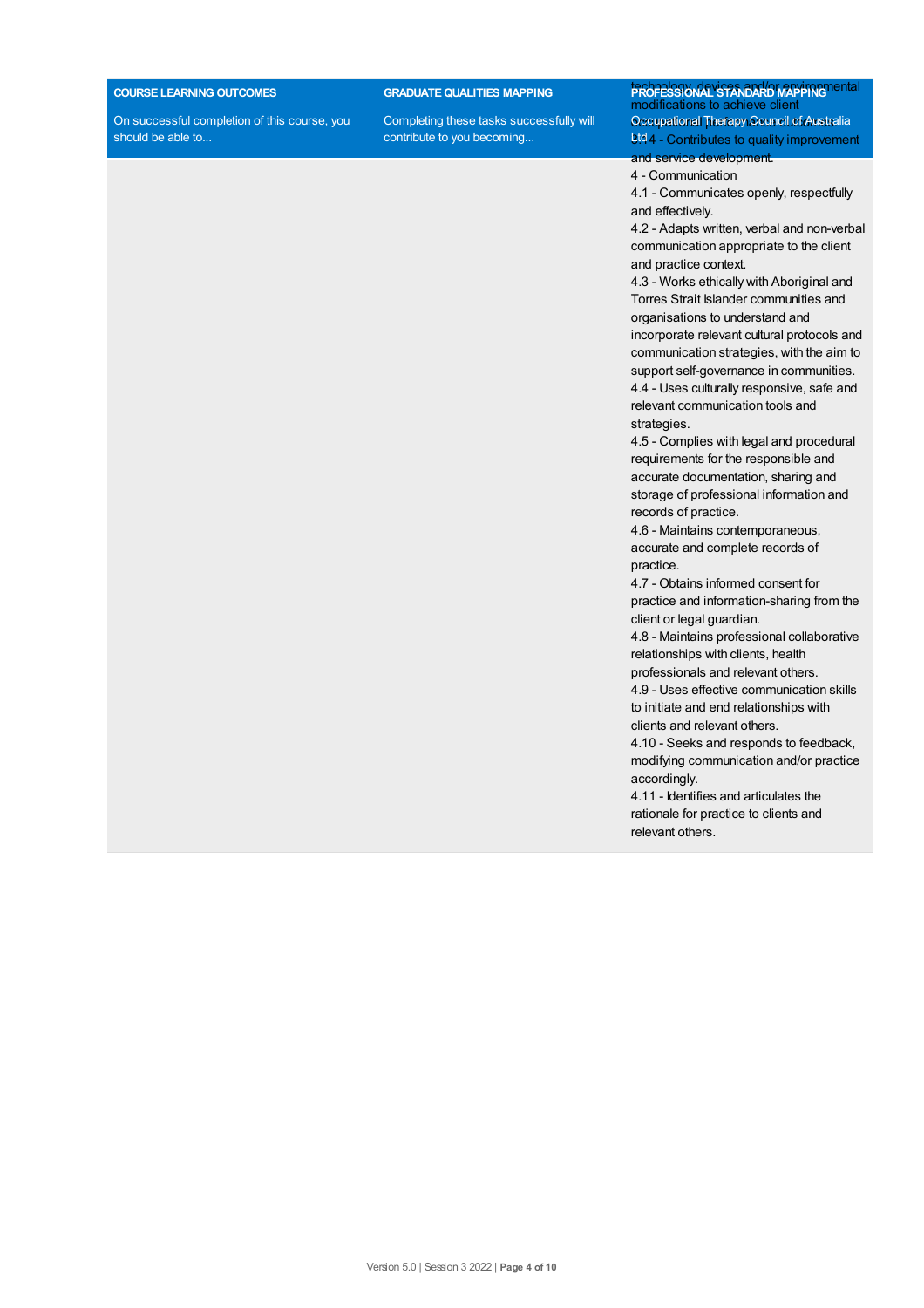|                   | <b>COURSE LEARNING OUTCOMES</b>                                                                                                                                | <b>GRADUATE QUALITIES MAPPING</b>                                      | PROFESSIONAL STANDARD MAPPING                                                                                                                                                                                                                                                                                                                                                                                                                                                                                                                                                                                                                                                                                                                                                                                                                                                                                                                                                                                                                                                                                       |
|-------------------|----------------------------------------------------------------------------------------------------------------------------------------------------------------|------------------------------------------------------------------------|---------------------------------------------------------------------------------------------------------------------------------------------------------------------------------------------------------------------------------------------------------------------------------------------------------------------------------------------------------------------------------------------------------------------------------------------------------------------------------------------------------------------------------------------------------------------------------------------------------------------------------------------------------------------------------------------------------------------------------------------------------------------------------------------------------------------------------------------------------------------------------------------------------------------------------------------------------------------------------------------------------------------------------------------------------------------------------------------------------------------|
|                   | On successful completion of this course, you<br>should be able to                                                                                              | Completing these tasks successfully will<br>contribute to you becoming | Occupational Therapy Council of Australia<br>Ltd                                                                                                                                                                                                                                                                                                                                                                                                                                                                                                                                                                                                                                                                                                                                                                                                                                                                                                                                                                                                                                                                    |
| $\left( 2\right)$ | Design and use an individualised plan to<br>manage learning within a novel practice<br>context.                                                                | Ethical<br>Engaged                                                     | 1.11 - Maintains professional competence<br>and adapts to change in practice contexts.<br>1.12 - Identifies and uses relevant<br>professional and operational support and<br>supervision.<br>1.13 - Manages resources, time and<br>workload accountably and effectively.<br>2.7 - Implements a specific learning and<br>development plan when moving to a new<br>area of practice or returning to practice.<br>2.8 - Reflects on practice to inform current<br>and future reasoning and decision-making<br>and the integration of theory and evidence<br>into practice.<br>2.9 - Maintains knowledge of relevant<br>resources and technologies.<br>2.10 - Maintains digital literacy for<br>practice.<br>4.1 - Communicates openly, respectfully<br>and effectively.<br>4.10 - Seeks and responds to feedback,<br>modifying communication and/or practice<br>accordingly.                                                                                                                                                                                                                                           |
| 3                 | Integrate reflective practice, self-<br>evaluation and feedback to inform<br>professional practice in a novel context,<br>and ongoing professional development | Empowered<br>Engaged<br>Sustainability-focussed                        | 1.9 - Identifies and manages the influence<br>of her/his values and culture on practice.<br>1.10 - Practices within limits of her/his own<br>level of competence and expertise.<br>1.11 - Maintains professional competence<br>and adapts to change in practice contexts.<br>1.12 - Identifies and uses relevant<br>professional and operational support and<br>supervision.<br>1.13 - Manages resources, time and<br>workload accountably and effectively.<br>1.14 - Recognises and manages her/his<br>own physical and mental health for safe,<br>professional practice.<br>1.16 - Contributes to education and<br>professional practice development of<br>peers and students.<br>1.17 - Recognises and manages any<br>inherent power imbalance in relationships<br>with clients.<br>2.8 - Reflects on practice to inform current<br>and future reasoning and decision-making<br>and the integration of theory and evidence<br>into practice.<br>4.1 - Communicates openly, respectfully<br>and effectively.<br>4.10 - Seeks and responds to feedback,<br>modifying communication and/or practice<br>accordingly. |

# 5. Am Ieligible to enrol in this course?

Refer to the USC [Glossary](https://www.usc.edu.au/about/policies-and-procedures/glossary-of-terms-for-policy-and-procedures) of terms for definitions of "pre-requisites, co-requisites and anti-requisites".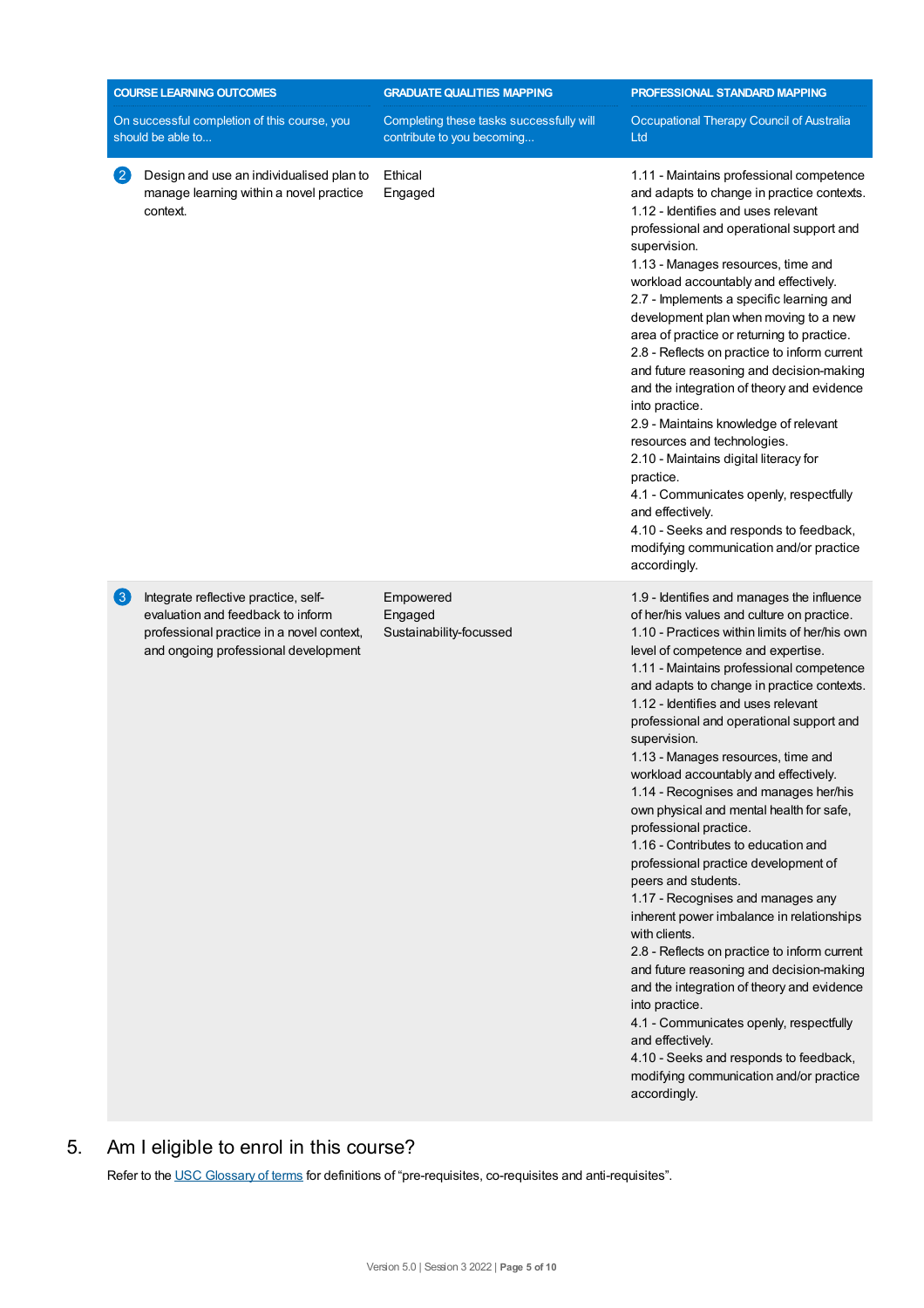# 5.1. Pre-requisites

OCC322 and (OCC442 or OCC452) and enrolled in Program SC440

5.2. Co-requisites

Not applicable

5.3. Anti-requisites

Not applicable

5.4. Specific assumed prior knowledge and skills (where applicable)

Not applicable

# 6. How am Igoing to be assessed?

# 6.1. Grading Scale

Limited Grading (PNP)

Pass (PU), Fail (UF). All assessment tasks are required to be passed for successful completion of the course.

# 6.2. Details of early feedback on progress

Students receive feedback on a daily to weekly basis from their placement supervisor through formal and informal supervision processes. A formal mid-way assessment, using the SPEFR2 assessment tool, will be completed to provide verbal and written formative feedback.

# 6.3. Assessment tasks

| <b>DELIVERY</b><br><b>MODE</b> | <b>TASK</b><br>NO. | <b>ASSESSMENT</b><br><b>PRODUCT</b> | <b>INDIVIDUAL</b><br><b>OR GROUP</b> | <b>WHAT IS THE</b><br><b>DURATION /</b><br>LENGTH?                                                                                                                                                              | <b>WHEN SHOULD I SUBMIT?</b> | <b>WHERE SHOULD I</b><br><b>SUBMIT IT?</b> |
|--------------------------------|--------------------|-------------------------------------|--------------------------------------|-----------------------------------------------------------------------------------------------------------------------------------------------------------------------------------------------------------------|------------------------------|--------------------------------------------|
| All                            | $\mathbf{1}$       | Code of Conduct                     | Individual                           | From<br>enrolment in<br>course to<br>completion of<br>all required<br>learning<br>activities<br>(includes pre-<br>placement<br>learning<br>activities and<br>extension to<br>placement<br>where<br>applicable). | Refer to Format              | <b>SONIA</b>                               |
| $A$ ll                         | $\overline{2}$     | Placement<br>performance            | Individual                           | Timeframe:<br>400 hours<br>(each<br>placement<br>day will be<br>8hrs, inclusive<br>of meal<br>breaks,<br>unless<br>negotiated<br>between<br>USC, Student<br>and<br>workplace)                                   | Refer to Format              | <b>SONIA</b>                               |
| All                            | 3                  | Plan                                | Individual                           | Duration of<br>the placement                                                                                                                                                                                    | Refer to Format              | <b>SONIA</b>                               |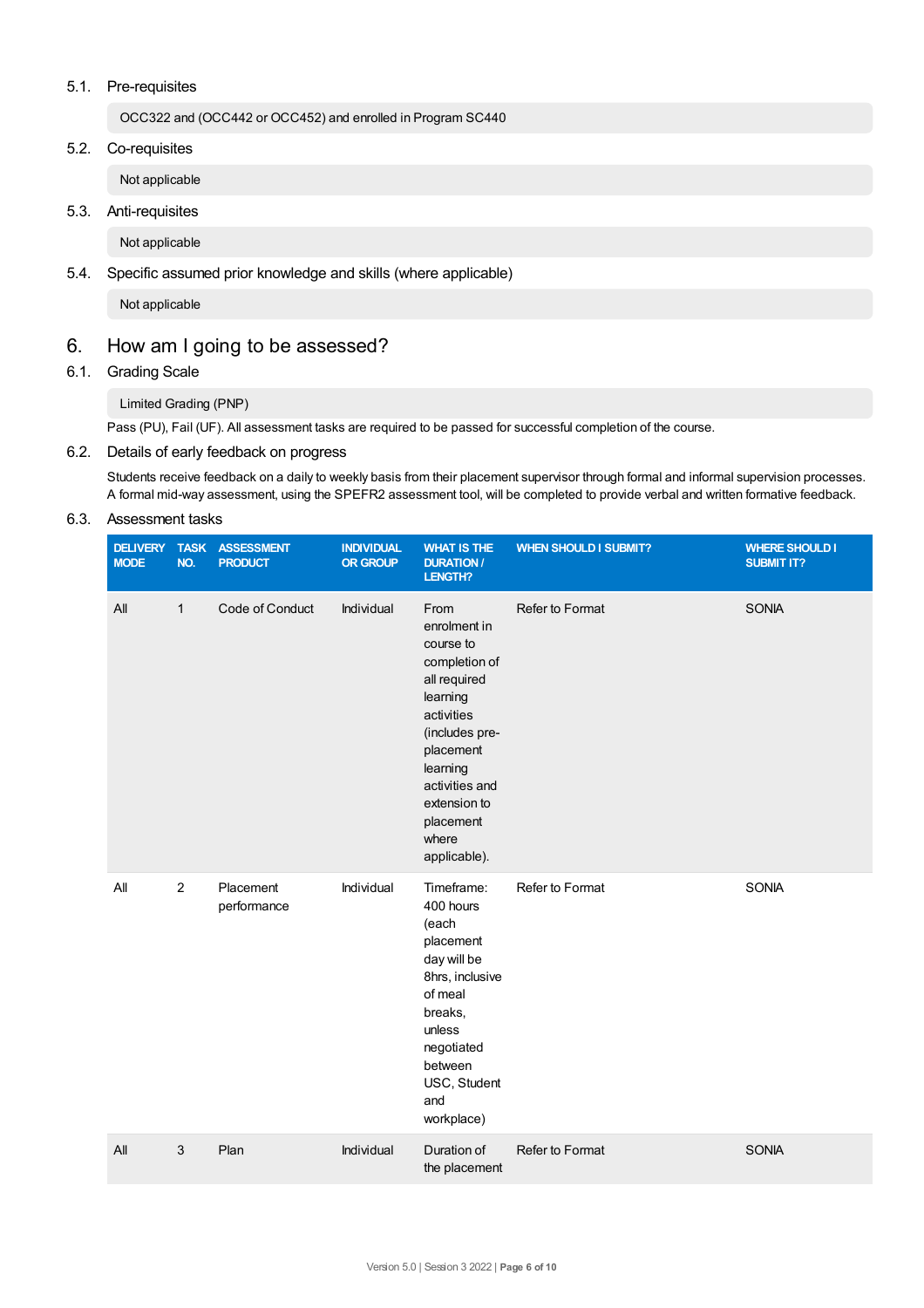# **All - Assessment Task 1:** Code of Conduct

| <b>GOAL:</b>     | Student will understand and adhere to the discipline Code of Conduct throughout course as per standard requirement of<br>USC WIL policy                                                                                                                                                                                                                                                                                                                                                                                                                                         |     |  |  |  |
|------------------|---------------------------------------------------------------------------------------------------------------------------------------------------------------------------------------------------------------------------------------------------------------------------------------------------------------------------------------------------------------------------------------------------------------------------------------------------------------------------------------------------------------------------------------------------------------------------------|-----|--|--|--|
| <b>PRODUCT:</b>  | Code of Conduct                                                                                                                                                                                                                                                                                                                                                                                                                                                                                                                                                                 |     |  |  |  |
| <b>FORMAT:</b>   | Submit: within timeframe designated on SONIA<br>Prior to commencement of placement the student will be provided with information regarding the Code of Conduct. The<br>student will review the document and agree to adhere to the standards for the duration of the course, and as they relate to<br>the specific placement. The task requires students to participate in pre-placement learning activities, and to comply with<br>USC policy and procedures in order to prepare them for future practice (e.g., Code of Conduct, Occupational Therapy<br>Board of Australia). |     |  |  |  |
| <b>CRITERIA:</b> | No.                                                                                                                                                                                                                                                                                                                                                                                                                                                                                                                                                                             |     |  |  |  |
|                  | 1<br>The Course Coordinator or another nominated USC staff member will evaluate the<br>standard and quality of student work and make an assessment about adherence to the<br>discipline Code of Conduct.                                                                                                                                                                                                                                                                                                                                                                        | (1) |  |  |  |
|                  |                                                                                                                                                                                                                                                                                                                                                                                                                                                                                                                                                                                 |     |  |  |  |

# **All - Assessment Task 2:** Placement Performance

| <b>GOAL:</b>     | The student will understand and demonstrate placement competencies commensurate with level of study and within the<br>designated placement timeframe.                                                                                                                                                                                                                                                                                                                                                                                                                                                                                                                                                                                                                                                                                                                                        |                                     |  |  |  |  |  |
|------------------|----------------------------------------------------------------------------------------------------------------------------------------------------------------------------------------------------------------------------------------------------------------------------------------------------------------------------------------------------------------------------------------------------------------------------------------------------------------------------------------------------------------------------------------------------------------------------------------------------------------------------------------------------------------------------------------------------------------------------------------------------------------------------------------------------------------------------------------------------------------------------------------------|-------------------------------------|--|--|--|--|--|
| <b>PRODUCT:</b>  | Placement performance                                                                                                                                                                                                                                                                                                                                                                                                                                                                                                                                                                                                                                                                                                                                                                                                                                                                        |                                     |  |  |  |  |  |
| <b>FORMAT:</b>   | Performance on placement will be assessed using the Student Practice Evaluation Form - Revised Edition 2 (SPEF-R2).<br>This assessment is industry standard. It allows the student to be assessed and to be given feedback on the development<br>of the professional skills required to be successful in this industry. The assessment is completed by the external Practice<br>Educator through assessment of performance over placement duration. Formative assessment is provided half-way<br>through placement and summative assessment at end of placement (ie at the completion of 400 hours of placement, unless<br>otherwise negotiated between student, practice educator and course coordinator). Completion of placement within the<br>designated timeframe will be evidenced using the 'Log of Hours' template, signed by the Practice Educator.<br>Submit: At end of placement. |                                     |  |  |  |  |  |
|                  |                                                                                                                                                                                                                                                                                                                                                                                                                                                                                                                                                                                                                                                                                                                                                                                                                                                                                              |                                     |  |  |  |  |  |
| <b>CRITERIA:</b> | No.                                                                                                                                                                                                                                                                                                                                                                                                                                                                                                                                                                                                                                                                                                                                                                                                                                                                                          | <b>Learning Outcome</b><br>assessed |  |  |  |  |  |
|                  | $\mathbf 1$<br>Professional Behaviour, Self-Management, Communication, Information Gathering,<br>Service Provision, Evaluation, Documentation as outlined in the SPEF-R2                                                                                                                                                                                                                                                                                                                                                                                                                                                                                                                                                                                                                                                                                                                     | 023                                 |  |  |  |  |  |
|                  | 2<br>Submission on SONIA of both SPEF-R2, and Log of hours (signed by the Practice<br>Educator and correctly tallied)                                                                                                                                                                                                                                                                                                                                                                                                                                                                                                                                                                                                                                                                                                                                                                        |                                     |  |  |  |  |  |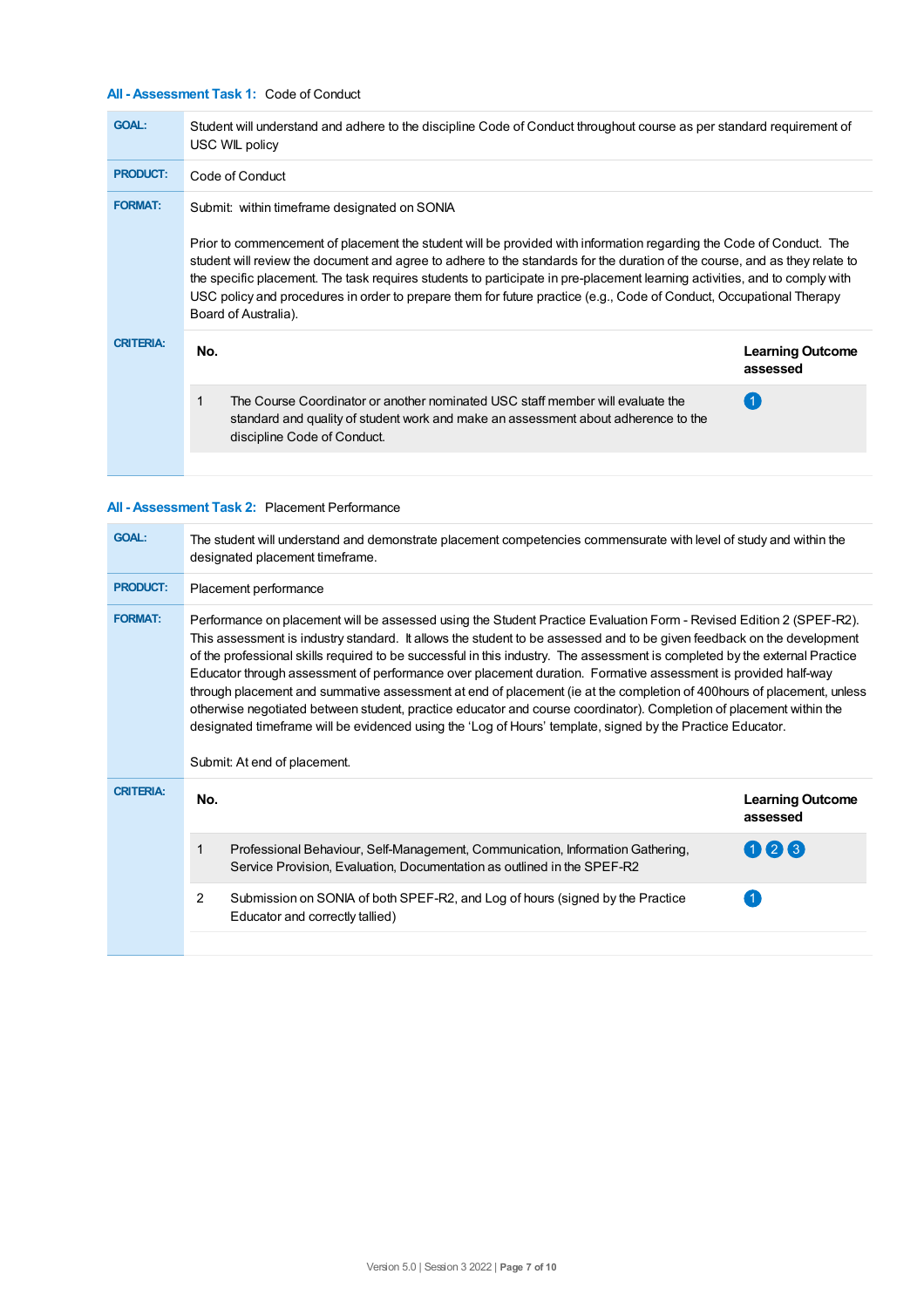# **All - Assessment Task 3:** Professional Development Plan

| <b>GOAL:</b>     | The Learning and Development Plan part 1 and 2 enable the student to develop specific and measurable learning goals<br>that can be achieved within the specific placement context and the set timeframe. The Continuing Professional<br>Development Plan (part 3) enables the student to identify key learning and areas for development from this placement, and<br>set learning goals for the final semester of the program and/or for new graduate practice.                                                                                                                                                                                                                                                                                                                                                                                                                                                                                                                           |                                     |  |  |  |
|------------------|-------------------------------------------------------------------------------------------------------------------------------------------------------------------------------------------------------------------------------------------------------------------------------------------------------------------------------------------------------------------------------------------------------------------------------------------------------------------------------------------------------------------------------------------------------------------------------------------------------------------------------------------------------------------------------------------------------------------------------------------------------------------------------------------------------------------------------------------------------------------------------------------------------------------------------------------------------------------------------------------|-------------------------------------|--|--|--|
| <b>PRODUCT:</b>  | Plan                                                                                                                                                                                                                                                                                                                                                                                                                                                                                                                                                                                                                                                                                                                                                                                                                                                                                                                                                                                      |                                     |  |  |  |
| <b>FORMAT:</b>   | The Professional Development Plan template will be used to support development of goals relevant to the specific<br>placement context, and to support planning post-placement.<br>The Learning and Development Plan includes:<br>Part 1: Placement Overview<br>Part 2: Learning Agreement<br>Part 3: Continuing Professional Development Plan<br>Parts 1 and 2 will be drafted by the student prior to the placement start, based on knowledge of placement context (online<br>briefing) and own strengths/areas for development related to the specific placement. These sections will be finalised in<br>the initial stages of the placement through collaboration with the Practice Educator to ensure suitability for the context. Part<br>2 will be updated as required based on completion of goals and identification of further learning needs. Part 3 will be<br>completed by the student after completion of placement, based on learning and feedback across the placement and |                                     |  |  |  |
|                  | reflection on final performance assessment.<br>Submit: at end of placement                                                                                                                                                                                                                                                                                                                                                                                                                                                                                                                                                                                                                                                                                                                                                                                                                                                                                                                |                                     |  |  |  |
| <b>CRITERIA:</b> | No.                                                                                                                                                                                                                                                                                                                                                                                                                                                                                                                                                                                                                                                                                                                                                                                                                                                                                                                                                                                       | <b>Learning Outcome</b><br>assessed |  |  |  |
|                  | The completed Professional Development plan, parts 1 and 2 signed off by the student<br>1<br>and Practice Educator; and part 3 signed by the student, to be uploaded on SONIA.                                                                                                                                                                                                                                                                                                                                                                                                                                                                                                                                                                                                                                                                                                                                                                                                            | 026                                 |  |  |  |

# 7. Directed study hours

A 12-unit course will have total of 150 learning hours which will include directed study hours (including online if required), self-directed learning and completion of assessable tasks. Directed study hours may vary by location. Student workload is calculated at 12.5 learning hours per one unit.

# 8. What resources do I need to undertake this course?

Please note: Course information, including specific information of recommended readings, learning activities, resources, weekly readings, etc. are available on the course Canvas site– Please log in as soon as possible.

# 8.1. Prescribed text(s) or course reader

Please note that you need to have regular access to the resource(s) listed below. Resources may be required or recommended.

| <b>REQUIRED?</b> | <b>AUTHOR</b> | YEAR TITLE                                                                                                                   | <b>EDITION</b> | <b>PUBLISHER</b> |
|------------------|---------------|------------------------------------------------------------------------------------------------------------------------------|----------------|------------------|
| Recommended n/a  |               | Student Practice Evaluation Form -<br>Revised Edition 2 (provided via individual<br>student login on the assessment website) | n/a            | n/a              |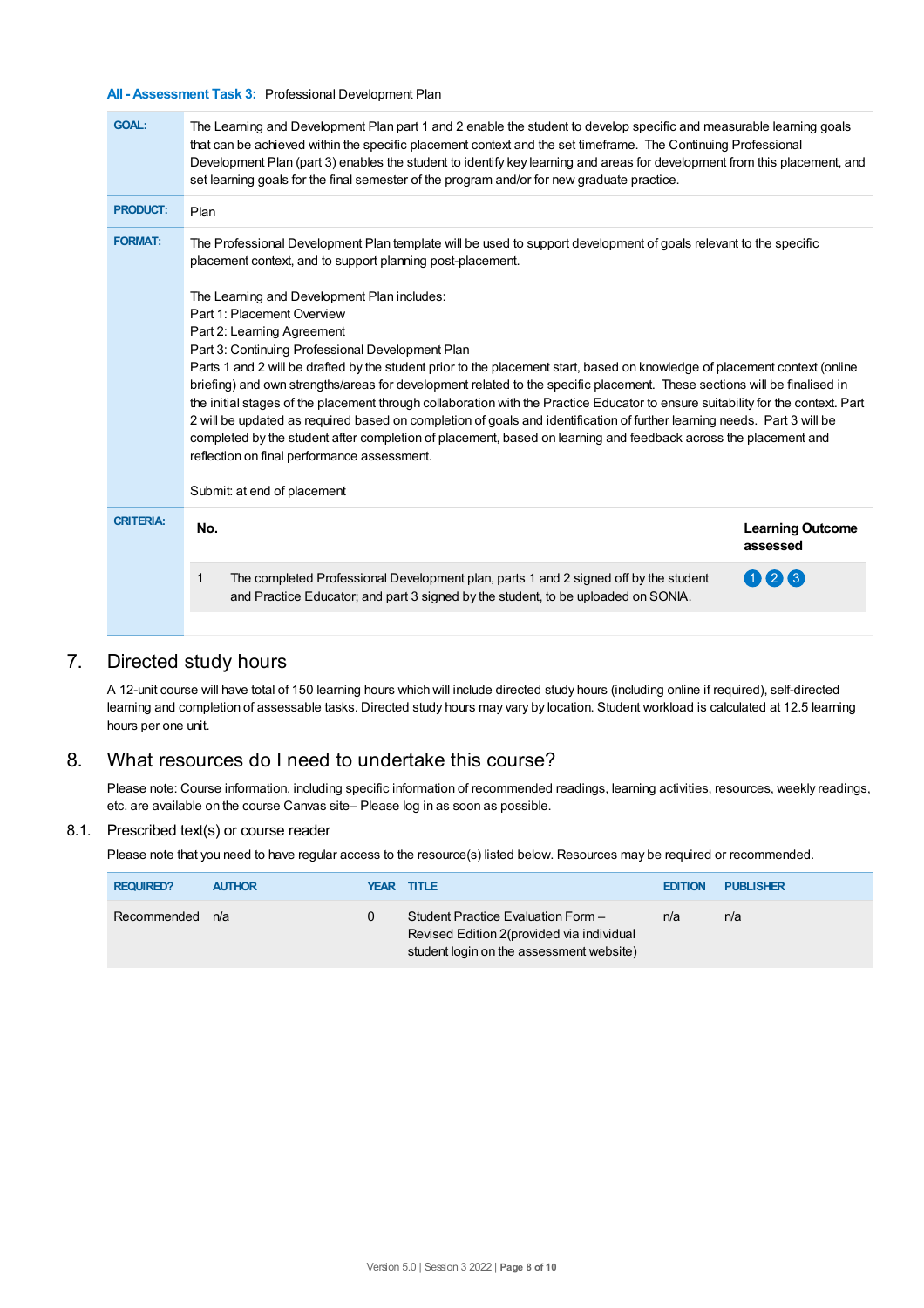## 8.2. Specific requirements

This course provides a practice education placement supervised by a qualified occupational therapist. A range of online and/or face-toface learning support activities will be offered as an additional support for student learning.

Students should access Canvas and SONIA for all course requirements. Current certifications (Bluecard, NDIS worker screening check, First Aid and CPR; additional may be required on request); student uniform and ID badge (unless otherwise advised); proof of required vaccinations; additional site specific requirements as relevant e.g., SCHHS Student Information Form, Qld Health requirements; travel and other expenses incurred on placement will be the student's responsibility unless otherwise advised.

General queries regarding assessment will be addressed via email to the placement coordinator; other issues can be discussed with your course coordinator via appointment.

There is minimal health and safety risk in this course because you will be provided with a Workplace Health and SafetyOrientation within the first week of your placement. It is your responsibility to request this if it is not provided and to ensure you orientate yourself to WH&S policies and procedures applicable to the placement setting. Students are required to disclose any health, disability or other concerns that may impact on performance on placement and/or contribute to risk, through completion of the Student Placement Agreement: Placement Disclosure Statement, and Ongoing Disclosure form if required.

# 9. How are risks managed in this course?

Risk assessments have been performed for all field activities and a low level of health and safety risk exists. Some risks concerns may include working in an unknown environment as well as slip and trip hazards. It is your responsibility to review course material, search online, discuss with lecturers and peers and understand the health and safety risks associated with your specific course of study and to familiarise yourself with the University's general health and safety principles by reviewing the online [induction](https://online.usc.edu.au/webapps/blackboard/content/listContentEditable.jsp?content_id=_632657_1&course_id=_14432_1) training for students, and following the instructions of the University staff.

# 10. What administrative information is relevant to this course?

# 10.1. Assessment: Academic Integrity

Academic integrity is the ethical standard of university participation. It ensures that students graduate as a result of proving they are competent in their discipline. This is integral in maintaining the value of academic qualifications. Each industry has expectations and standards of the skills and knowledge within that discipline and these are reflected in assessment.

Academic integrity means that you do not engage in any activity that is considered to be academic fraud; including plagiarism, collusion or outsourcing any part of any assessment item to any other person. You are expected to be honest and ethical by completing all work yourself and indicating in your work which ideas and information were developed by you and which were taken from others. You cannot provide your assessment work to others.You are also expected to provide evidence of wide and critical reading, usually by using appropriate academic references.

In order to minimise incidents of academic fraud, this course may require that some of its assessment tasks, when submitted to Canvas, are electronically checked through Turnitin. This software allows for text comparisons to be made between your submitted assessment item and all other work to which Turnitin has access.

#### 10.2. Assessment: Additional Requirements

Limited Graded Course:

This course will be graded as Pass in a Limited Grade Course (PU) or Fail in a Limited Grade Course (UF) as per clause 4.1.3 and 4.1.4 of the Grades and Grade Point Average (GPA) - Institutional Operating Policy of the USC.

In a course eligible to use Limited Grades, all assessment items in that course are marked on a Pass/Fail basis and all assessment tasks are required to be passed for a student to successfully complete the course. Supplementary assessment is not available in courses using Limited Grades.

#### 10.3. Assessment: Submission penalties

Grades cannot be finalised until all assessment documents have been submitted to Sonia.

# 10.4. SafeUSC

USC is committed to a culture of respect and providing a safe and supportive environment for all members of our community. For immediate assistance on campus contact SafeUSC by phone: 07 [5430](tel:07%205430%201168) 1168 or using the [SafeZone](https://www.safezoneapp.com) app. For general enquires contact the SafeUSC team by phone 07 [5456](tel:07%205456%203864) 3864 or email [safe@usc.edu.au](mailto:safe@usc.edu.au).

The SafeUSC Specialist Service is a Student Wellbeing service that provides free and confidential support to students who may have experienced or observed behaviour that could cause fear, offence or trauma. To contact the service call 07 [5430](tel:07%205430%201226) 1226 or email [studentwellbeing@usc.edu.au](mailto:studentwellbeing@usc.edu.au).